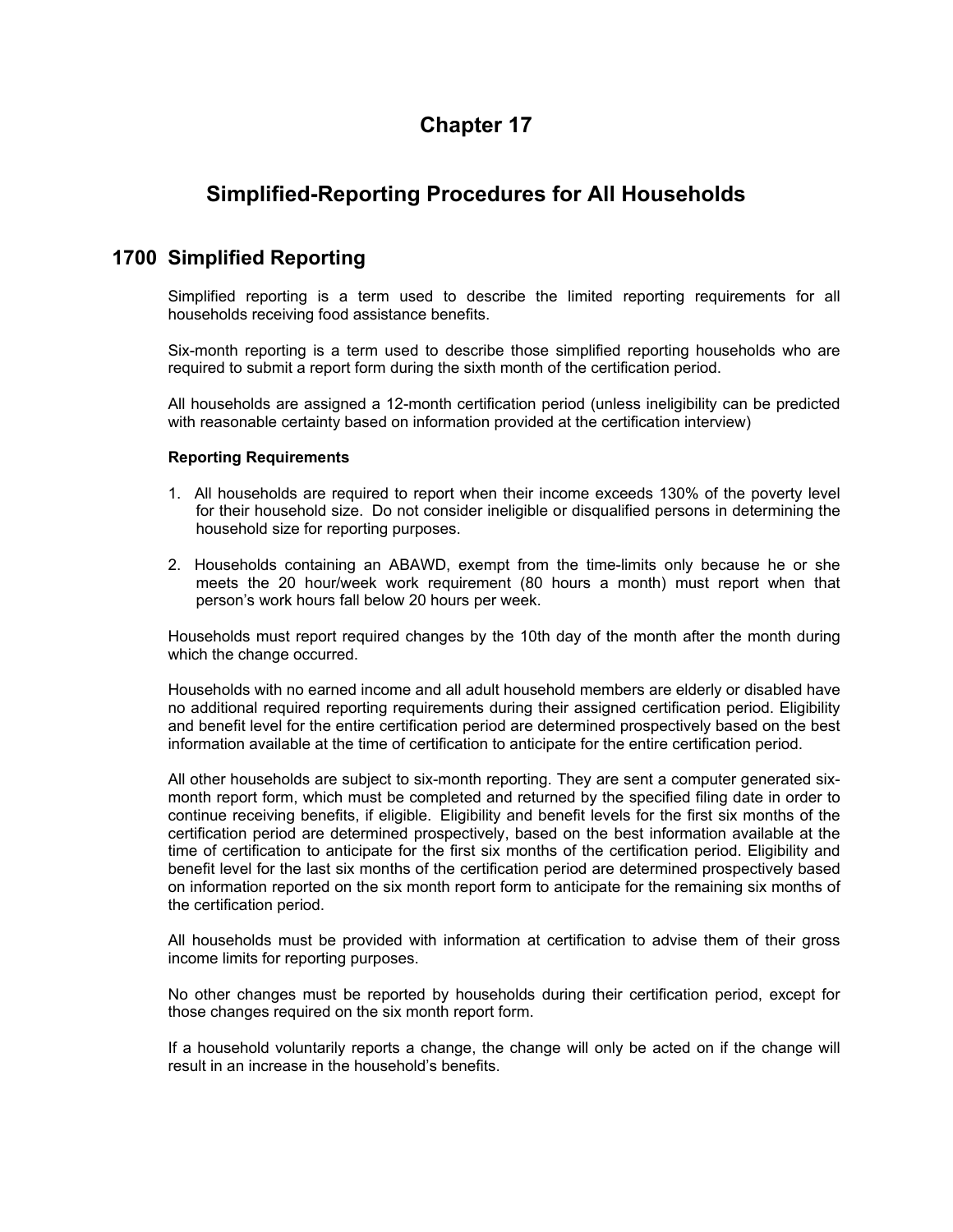## **1701 Information to be Provided to Clients subject to Six-Month Reporting**

A household will be placed on six-month reporting at application, recertification, and when changes occur. The caseworker must explain six-month reporting requirements as stated in Section 1700 of this chapter and provide the household with the following information:

- 1. Household will be certified for 12 months and will be required to submit a complete six-month report form in the sixth month of the certification period.
- 2. The six-month report form will be mailed to the household in the month (fifth month) before the report is due.
- 3. Provide a copy of the six-month report form and "Six Month Reporting Requirements for Certain Food Assistance Households" handout.
- 4. An explanation about how to complete the form and when to return it.
- 5. An explanation about what must be reported and the verification needed to process the form.
- 6. An explanation that assistance in completing the form will be provided by the county department if the household requests assistance.
- 7. The telephone number the household may call to ask questions or obtain help in completing the six month report.
- 8. Failure to return the completed form and provide the required verification will result in case closure.

A currently certified household that becomes subject to six-month reporting during the certification period must be notified of the fact that the household is required to six-month report and given an opportunity to come into the office for an oral explanation. Failure to come into the office does not relieve the household of the requirements or responsibilities for six-month reporting.

### **1702 Information Provided to Elderly/Disabled Households**

Households with no earned income and all adult household members are elderly or disabled will not be required to complete a six-month report. At certification these households must be given an explanation of simplified reporting. Provide these households with a copy of the "Simplified Reporting" handout.

### **1703 Six-Month Report Form**

Six-month reporting households are sent a six-month report form during the fifth month (report month) of the certification period to be completed and returned between the first and tenth of the sixth month (processing month) of the certification period. The six-month report form is generated on the 20th of the month. When the 20th of the month falls on a weekend or holiday, these forms are generated on the business day prior to the 20th. Six-month report forms are mailed on the 24th of the month. When the 24th of the month falls on a weekend or holiday, these forms are mailed on the last business day prior to the 24th. The form may be submitted to the county office in person, by mail, electronic transmission (fax) or via the client portal on the internet (MyAlabama.gov). Households who report non-receipt of the form may have another form generated upon authorization by the worker on the SR universe screen on SCI-II, or the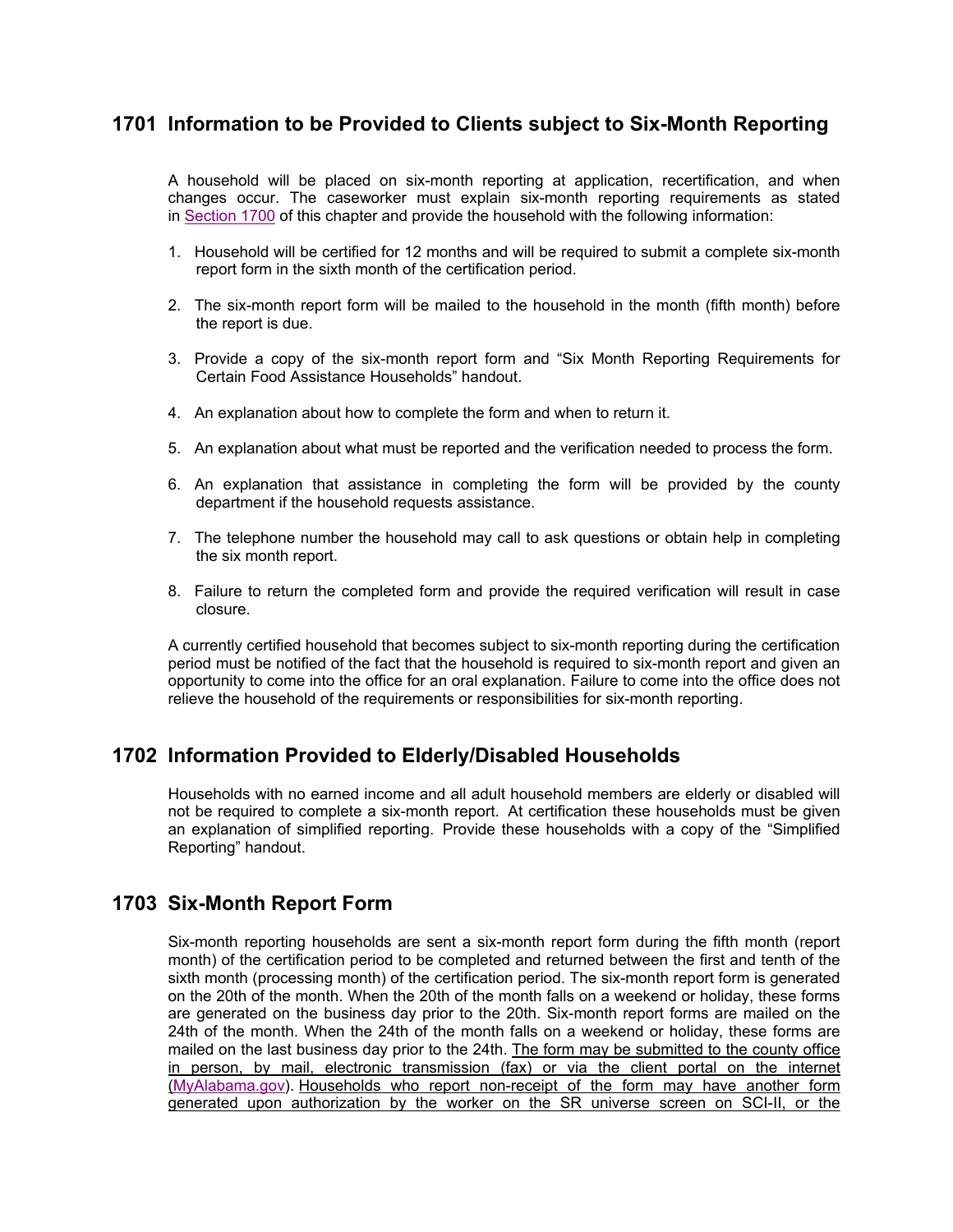### household may be referred to the internet, or the form may be given to households as needed in the county office.

The six month report form should be submitted to the county office by the 10th of the processing month. If the six-month report form is not received in the county office by the 10th day of the processing month, an automated notice is generated after the close of business on the 15th and mailed to the household to inform the household that its benefits will be terminated if the completed form is not received by the last day of the processing month. This is the only notice that a household will receive informing the household that benefits will be terminated if a sixmonth report form is not received by the last day of the processing month. The end of the month notice has been discontinued. Six-month report forms received in the county office between the 1st and the 10th of the processing month must be logged on the SR universe by the 15th to prohibit the reminder/termination notice from being generated and mailed to the household. Failure to log these forms on the SR universe can result in a case and procedural error due to the incorrect notice.

| <b>IF YOUR CERTIFICATION</b><br><b>PERIOD BEGINS:</b> | YOU WILL RECEIVE A<br><b>REPORT IN:</b> | <b>YOU MUST RETURN</b><br><b>REPORT BY THE 10TH:</b> |
|-------------------------------------------------------|-----------------------------------------|------------------------------------------------------|
| <b>JANUARY</b>                                        | <b>MAY</b>                              | <b>JUNE</b>                                          |
| <b>FEBRUARY</b>                                       | <b>JUNE</b>                             | <b>JULY</b>                                          |
| <b>MARCH</b>                                          | JULY                                    | <b>AUGUST</b>                                        |
| <b>APRIL</b>                                          | <b>AUGUST</b>                           | <b>SEPTEMBER</b>                                     |
| <b>MAY</b>                                            | <b>SEPTEMBER</b>                        | <b>OCTOBER</b>                                       |
| <b>JUNE</b>                                           | <b>OCTOBER</b>                          | <b>NOVEMBER</b>                                      |
| <b>JULY</b>                                           | <b>NOVEMBER</b>                         | <b>DECEMBER</b>                                      |
| <b>AUGUST</b>                                         | <b>DECEMBER</b>                         | JANUARY                                              |
| <b>SEPTEMBER</b>                                      | <b>JANUARY</b>                          | <b>FEBRUARY</b>                                      |
| <b>OCTOBER</b>                                        | <b>FEBRUARY</b>                         | <b>MARCH</b>                                         |
| <b>NOVEMBER</b>                                       | <b>MARCH</b>                            | <b>APRIL</b>                                         |
| <b>DECEMBER</b>                                       | <b>APRIL</b>                            | <b>MAY</b>                                           |

The following is a chart that shows the six-month reporting cycle for all households required to file a six month report based on the beginning of the certification period.

- 1. Report month is the month the household is mailed a six month report form and the month for which the household must report all income and household circumstances. (Fifth month of twelve month certification period.)
- 2. Processing month is the month the household must return the six month report and the month during which budget changes must be made for the last six months of the certification period. (Sixth month of 12 month certification period.)

# **1704 Required Actions on Six-Month Reports**

**A. Processing of Six-Month Reports Received in the Processing Month**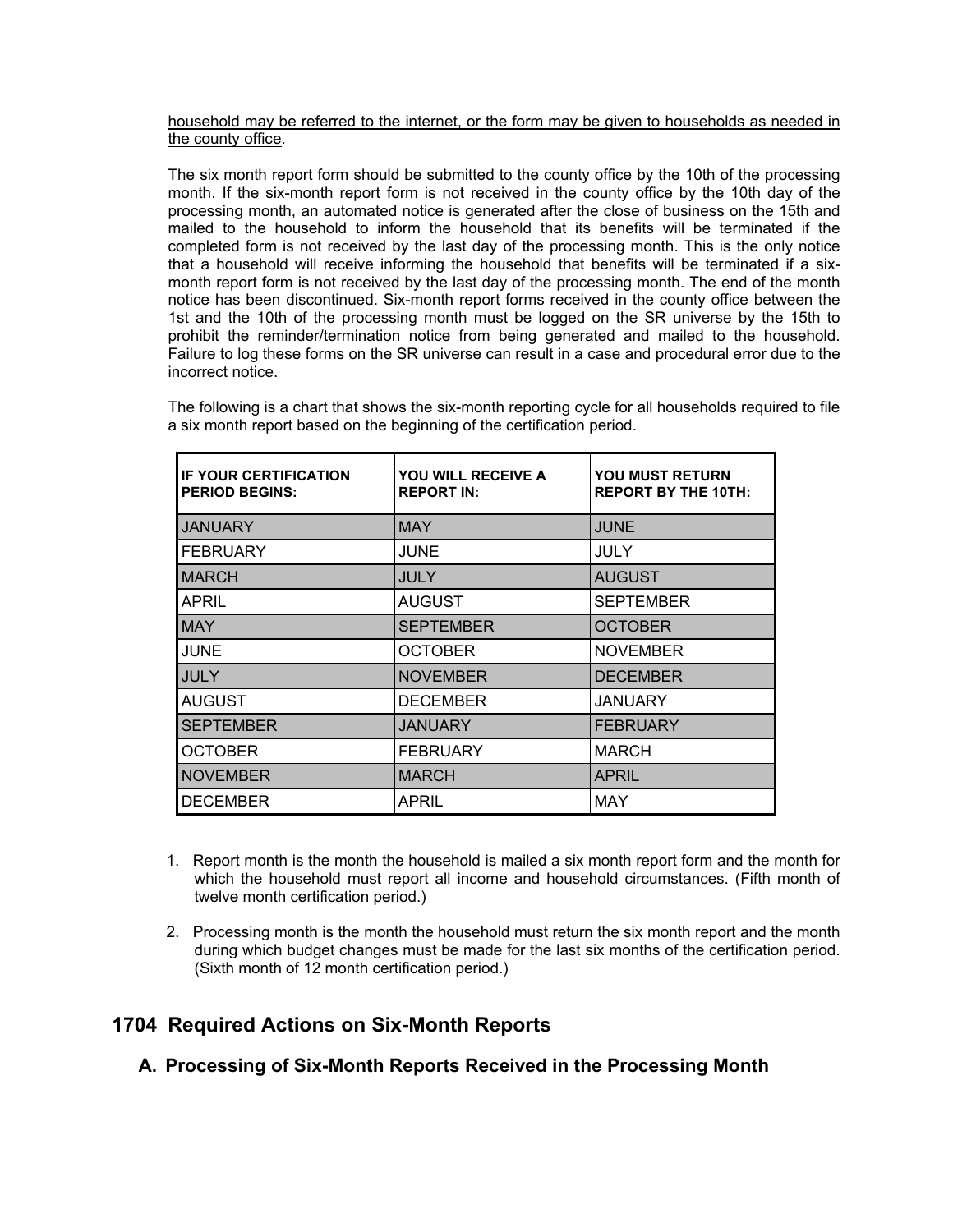Six-month report forms which are received by the 10th of the processing month and are complete must be processed within 10 days of receipt in the county office.

If the form is received by the 10th of the processing month and is incomplete, the county office must return the incomplete form within 10 days. A manual Notice of Incomplete Six-Month Report will be sent to the household when an incomplete six-month report is received by the county office. The eligibility worker should not return the six-month report form if it is complete except for required verification. If the household returns the completed form and/or required documentation and verification by the end of the processing month, the county office must process the complete form within 10 days. If the household fails to respond to the Notice of Incomplete Six-Month Report by the end of the processing month the case will close for failure to provide a complete six-month report. If the household provides the completed six-month report along with required documentation and verification in the month (seventh month) after the processing month, the household's benefits must be reinstated. See Section 1704-C, Special Procedures for Processing Six-Month Reports Received in the Month After Processing Month.

If the household submits the completed six-month report after the 10th of the processing month but before the end of the processing month, the county office has 10 days to process the completed form to completion. Benefits must not be prorated.

If the household submits an incomplete six-month report after the 10th of the month but before the end of the processing month, the form must be returned to the household within 10 days. A manual Notice of Incomplete Six-Month Report will be sent to the household for required verification. If the household returns the completed form and/or required documentation and verification by the end of the processing month, the county office must process the complete form within 10 days. Benefits must not be prorated. If the household fails to respond to the Notice of Incomplete Six-Month Report by the end of the processing month the case will close for failure to six-month report. If the household provides the completed six-month report along with required documentation and verification in the month (seventh month) after the processing month, the household's benefits must be reinstated. See Section 1704-C, Special Procedures for Processing Six-Month Reports Received in the Month after Processing Month.

When the last day of the month falls on a weekend or a holiday, those reports received in person, by mail, fax, or internet (MyAlabama.gov) on the first workday after the final deadline must be considered as received before the deadline. If the form is complete, the caseworker must reopen the case within 10 days. Benefits must not be prorated. If the form is incomplete, follow the policy and instructions in Section 1704-C, Special Procedures for Processing Six-Month Reports Received in the Month after Processing Month.

If in the month following the month of termination (7th Month), it is discovered/determined that the complete six-month report was received in the county office before the final deadline, but due to agency error the form was not processed, the report must be processed and the case reopened without a new application. The original certification period must be retained in this situation. Benefits must not be prorated. If such a discovery is made after the seventh month, the household must be sent an application and informed to reapply. Eligibility and benefit level for the new certification period will be determined following usual policy. The certification period assigned will be based on the new application date. The policy found in Chapter 16 should be followed to determine the amount of any restoration of lost benefits the household is entitled due to the agency error in processing the sixmonth report.

Benefits shall be denied or terminated at any time it is determined that the household is prospectively ineligible except as provided in Chapter 10, Section 1000 C.

### **B. Reports Made by the Household Outside of the Six-Month Report**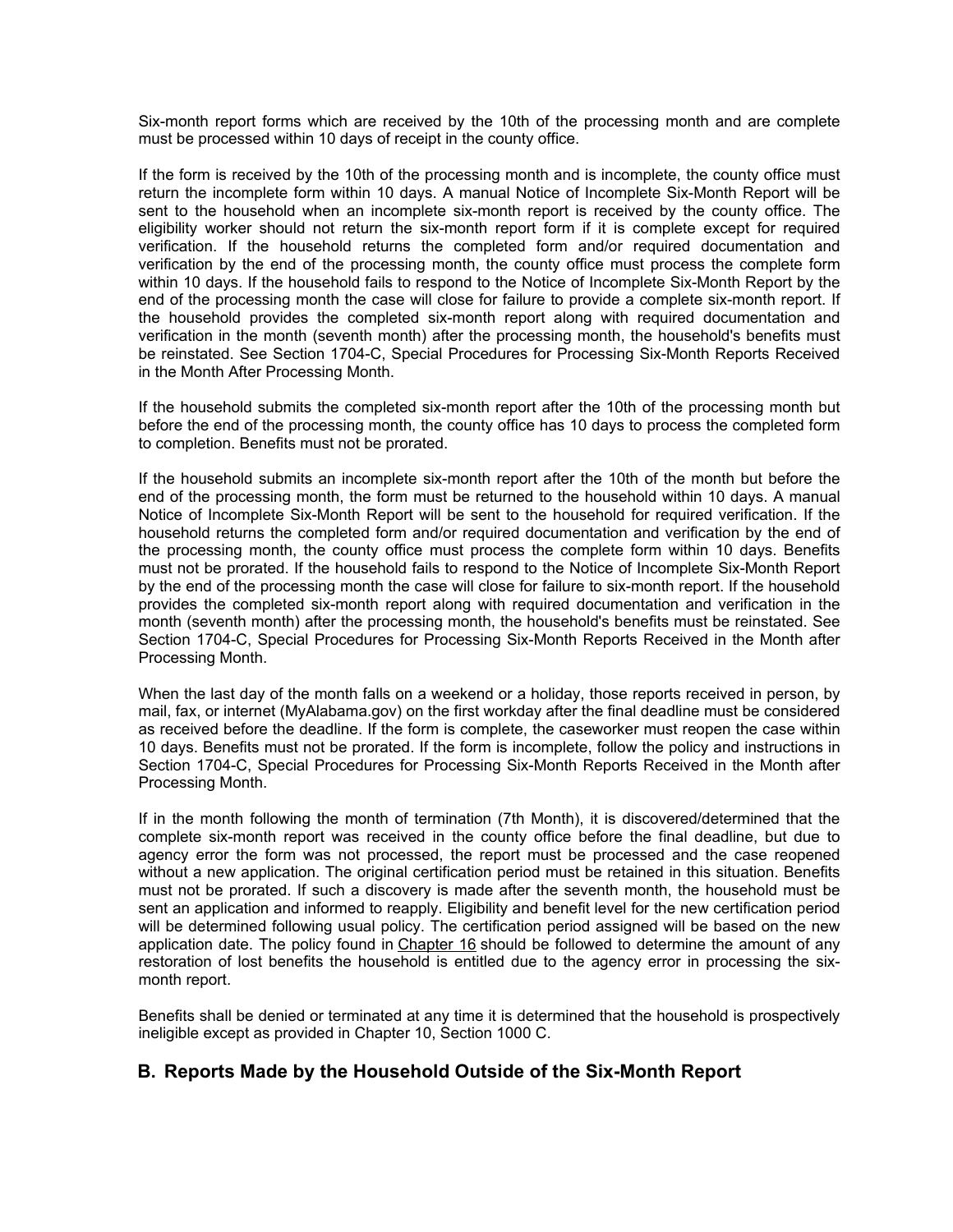If additional information is reported by the household in the processing month before the six-month report form is processed to completion, this information must be reviewed to determine if this information should be processed in conjunction with the six-month report. Review this information to determine if the reported change occurred in the report month. If not, this information should be processed outside of the six-month report form. Send the household a request for verification (DHR-FSD 958), if verification is not provided when this additional information is reported, if verification is provided, the caseworker must send a Notice of Adverse Action (10 day notice) to decrease benefits if the reported change causes a reduction in benefits. If the household fails to provide verification, the household must be sent a Notice of Adverse Action (10 day notice) to close the case due to failure to provide verification. If the household provides the requested verification in the month following case closure, the household's benefits may be reinstated. See Section 1706-C, Special Procedures for Reopening Cases After Household Fails to Provide Verification.

If additional information is reported by the household in the processing month after the six-month report form has been processed to completion, this information must be reviewed to determine if this reported change causes a decrease or increase in the household's benefits. If the reported change causes an increase in benefits, this change must be processed to completion within 10 days. However, a change to increase benefits must not be processed without verification.

If the reported change causes a decrease in benefits, action must not be taken to process this change until recertification. In some cases the caseworker must complete a trial budget to determine what effect the reported change may have on the monthly allotment. If the allotment decreases due to the reported change, a letter (no effect) must be sent to the household notifying the household that the change was received however it will not affect the allotment until recertification.

### **C. Special Procedures for Processing Six-Month Reports Received in the Month after Processing**

The following reinstatement/reopen policy and procedures apply to those households who submitted the six-month report in the processing month but failed to provide the required documentation and verification for processing by the end of the processing month (Section 1704-A).

Example: Household's certification period is October through September. The February six-month report is due March 10th. The incomplete report is received on March 10th and is returned to the household on March 20th. The household submits the February six-month report again on March 25th and the form is still incomplete. The form is sent back to the household on March 29th. The household returns the February six-month report with the missing documentation/verification on April 11th. This household's eligibility must be reinstated. The new application date becomes April 11th and the certification period April through September. Benefits are prorated for the month of April.

This policy must also be applied to those households who submit the six-month report for the first time in the month (seventh month) after the processing month and the case has been terminated for failure to six-month report (REJ/CLO 7/41).

Example: Household' certification period is December through November. The April six-month report is due May 10th. The household does not submit the completed April six-month report until June 3rd. This household's eligibility must be reinstated. The new application date becomes June 3rd and the certification period June through November. Benefits are prorated for the month of June.

The caseworker must determine if the six-month report is complete or incomplete. If complete, the form must be processed, the case reopened and the household notified of continued eligibility. The household must be eligible for benefits for the month of reinstatement (seventh month) and the remaining months of the current certification period; otherwise, the case must remain closed. **If eligible, benefits for the month of reinstatement must be prorated. The new application date becomes the date the county office received the six-month report with all required**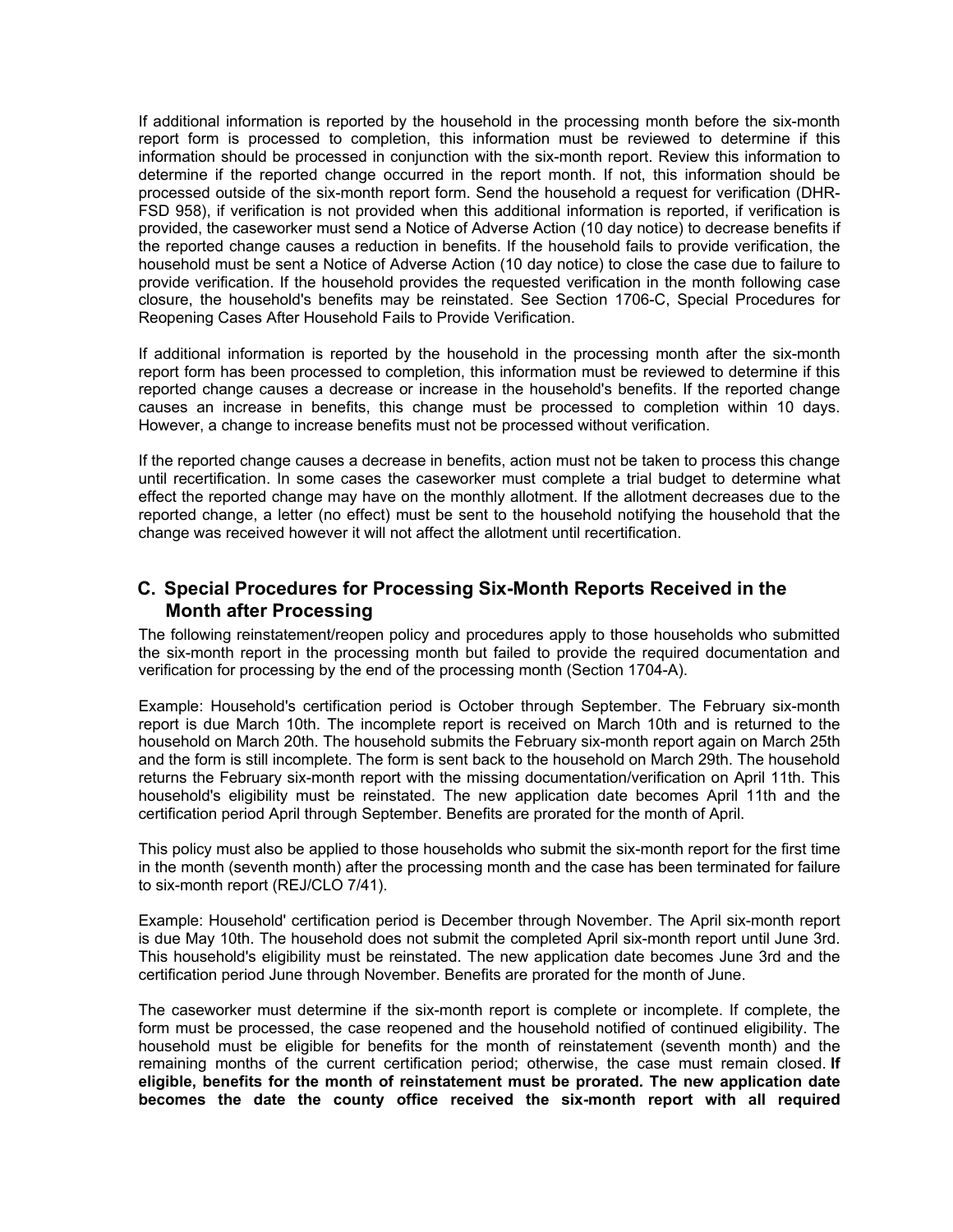**documentation and verification. The household must not be assigned a new certification period of 12 months but assigned a certification period for the last six months of the current certification period**. The county must reset the certification period. The certification period and start issuance month must begin with the month the case is reopened (seventh month) in order to accomplish proration of benefits. **Households with a new application date after the 15th of the month are not entitled to a combined allotment under this policy**.

Example: Household is originally assigned a certification period of November through October. The six-month report for March is due April 10th. The incomplete report is received on April 10th and is returned to the household on April 20th. The household returns the completed March six-month report on May 3rd. The county must reinstate the household's eligibility. The new application date becomes May 3rd and the certification period May through October. Benefits must be prorated for the month of May.

If the six-month report form is incomplete, the caseworker must return the form with a Notice of Incomplete Six-Month Report form. The Notice of Incomplete Six-Month Report form must include the date by which the completed form with the required documentation and verification must be returned to the county office. If the household fails to return a complete form with the required documentation and verification by the end of the seventh month, the case must remain closed and the household must reapply.

Example: Household is originally assigned a certification period of November through October. The six-month report for March is due April 10th. The incomplete report Is received on April 10th and is returned to the household on April 20th. The household returns the March six-month report on May 3rd and the form continues to be incomplete. The county office must return the form again along with a Notice of Incomplete Six-Month Report form. The household returns the completed six-month report on May 30th. Within 10 days, the county must reinstate the household's eligibility. The new application date becomes May 30th and the certification period May through October. Benefits must be prorated for the month of May.

If in the seventh month the household submits an application but only needs to submit a completed six-month report to be reinstated, the caseworker must send the household the appropriate six-month report form. Advise the household to send the completed six-month report with documentation and verification and the case can be reopened without having to schedule another interview. The household needs to know that the completed form with documentation and verification must be submitted to the county office by the end of the seventh month. If the household fails to take the required action, the case must remain closed. Do not register the application in these cases. If the application is registered in error and the household returns the completed six-month report, the application date must be changed to the date the completed six-month report was received in the county office. If the application is registered in error and a completed six-month report form is never returned by the household, the application must be denied on the last work day of the 7th month using REJ/CLO Code 26. The county office must send a manual Notice of Denial/Form 660 to the household explaining why the application was denied. Thoroughly document the county actions in the case file.

If in the seventh month the household has submitted a six-month report and later submits an application, do not register the application. If the report is complete, the county office must process the completed six-month report, reopen the case, and notify the household of continued eligibility following reinstatement policy stated above.

If the report is incomplete when received in the seventh month, the caseworker must return the form with a Notice of Incomplete Six-Month Report form. The Notice of Incomplete Six-Month Report form must include the date by which the completed form with the required documentation and verification must be returned to the county office. If the household fails to return a completed form with the required documentation and verification by the end of the seventh month, the case must remain closed and the household must reapply.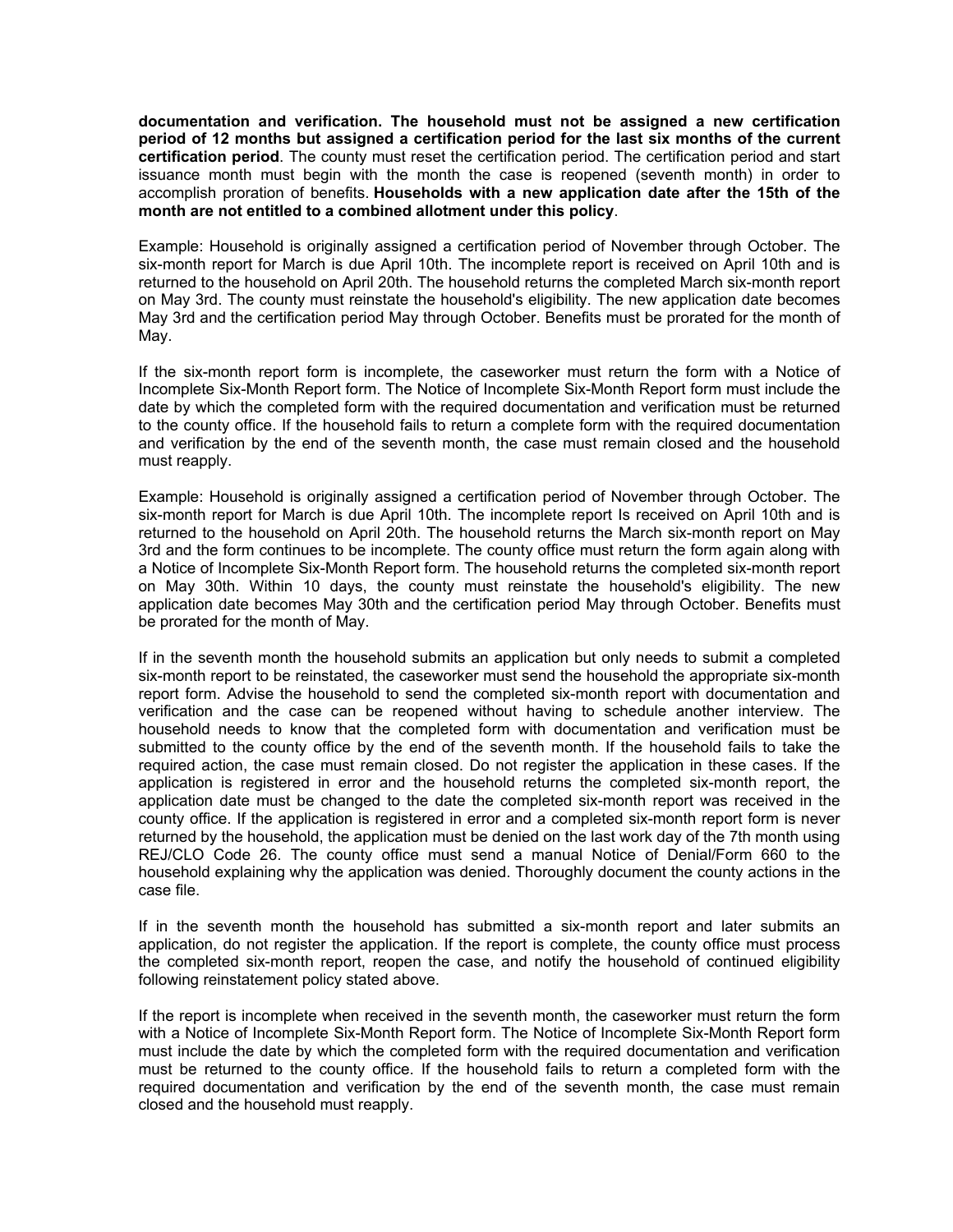If the application is registered in error and a completed six-month report is not returned by the end of the seventh month, the application must be denied on the last work day of the seventh month using REJ/CLO Code 26. The county office must send a manual Notice of Denial/Form DHR-FAO 660 to the household explaining why the application was denied. Thoroughly document the county actions in the case file.

### **D. Notices**

The following automated notices will be sent to six-month reporting households as appropriate.

### 1. **Reminder/Termination Notice**

This notice will be generated on the 15th of the processing month and sent to all households who do not send in a six-month report by the 10th of the processing month. The notice states as follows: This is the only notice the household will receive informing the household that the six-month report has not been submitted and failure to do so by the last day of the processing month will result in termination. The six-month reporting universe must be updated daily to reflect the receipt of these forms.

### 2. **Notice of Action Notice**

This notice will be generated daily as six-month reports are processed to notify households of allotment changes or termination based on the information reported on the six-month report.

This notice will be generated when the household voluntarily reports a change outside of the six-month report which when processed will increase benefits.

This notice will be generated for other changes such as when a notice of adverse action expires to terminate benefits; process a required change according to policy; and inform households that their cases have been denied/terminated due to the household's failure to provide verification. The notice sent to households to deny/terminate benefits because the household failed to provide verification states that if the missing verification is provided before the end of the month after the case is closed, the case can be reopened without a new application.

This notice will be generated at the end of the month for those households whose cases are terminated for failure to provide a six month report. The notice sent to households to terminate benefits for failure to provide a six month report states that the case can be reopened without an application if the completed report is submitted by the last day of the seventh month.

# **1705 Completion of Six-Month Report and Verification of Information on the Six-Month Report [6]**

The household must complete the six-month report and provide verification of reported information according to policy. Upon receipt of the six-month report, the IEVS screens must be accessed to obtain the latest information available through IEVS. This information must be reviewed and compared with the information reported on the six-month report. Any outstanding IEVS matches such as New Hire reports or other reports of information must be reviewed to determine any actions due by the county office in conjunction with the six month report.

### **Address Change**

Failure by the household to answer the address change question constitutes an incomplete report. A household is required to report a change of address. If the household has moved, the new mailing address is required.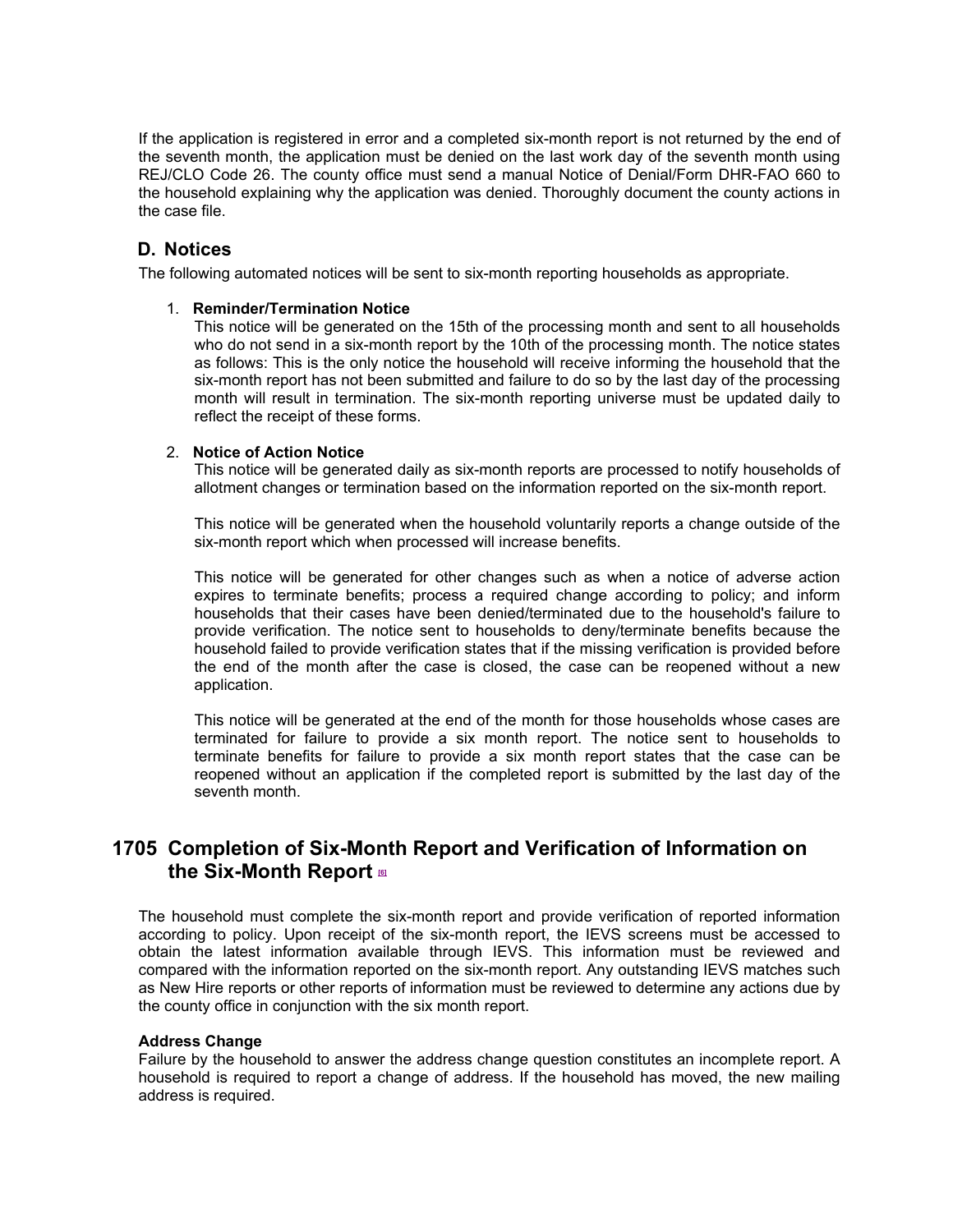A household should complete the additional information in this section of the form if the household has moved. If the household reports a move and does not provide verification of shelter costs, no shelter costs should be included in the food assistance budget effective the following month. Failure to verify shelter costs does not constitute an incomplete report subject to termination for failure to provide verification.

If the household addresses the questions regarding utility expenses, allow the appropriate utility deduction. Verification is not required for the SUA, BUA or telephone standard.

#### **Change in Shelter/Household Did Not Move**

When the household reports an increase in shelter expenses on the six-month report and verification has not been received, the caseworker must request verification and allow the household 10 days to provide the requested verification. The household should be informed that benefits cannot be increased until verification is provided. If the verification is not provided within 10 days, action must not be taken to increase benefits or close the food assistance case for failure to provide verification. Do not make a change in the shelter costs. Document the reason the reported change was not processed. No further action is required until recertification unless the household subsequently provides the verification prior to the end of the certification period. In this case, the change may be made if it will cause an increase in benefits.

When the household reports a decrease in shelter costs on the six-month report (with or without verification) which results in a decrease in the food assistance benefits, the reported change must be made to decrease the shelter costs effective the following month.

#### **Earned Income**

Failure by the household to address the earned income questions constitutes an incomplete report.

Countable earned income received in the report month must be reported and verified if earned income has changed by more than \$100.00. If the household reports "yes", the earned income has changed by more than \$100.00, the household must provide verification of this change. If the household does not send verification and verification cannot be obtained through another source such as The Work Number or through the employer, the report must be considered incomplete and returned to the household with a Notice of Incomplete Six-Month Report form. If the household states or verifies a change in earned income of less than \$100.00, this change must be processed with or without verification.

If the household answers "yes", a member has had a change in earnings (including earnings from self-employment) because he/she started or stopped a job or changed jobs, the household must provide verification of this reported change. If the household does not provide verification, the report must be considered incomplete and returned to the household with a Notice of Incomplete Six-Month Report Form. If the county office discovers that a member of the household has quit a job or voluntarily reduced work hours, any information needed to determine whether the quit was with or without good cause should be addressed outside of the six-month report form.

If the household answers "no" to the earned income questions, the caseworker must not make any changes to the earned income amounts currently being budgeted for the household. The gross earned income amounts will remain the same for the last six-months of the 12 month certification period.

#### **Unearned Income**

Failure by the household to address the unearned income question constitutes an incomplete report.

Countable unearned income received in the report month must be reported and verified if the unearned income has changed by more than \$100.00. If the household reports "yes", the unearned income has changed by more than \$100.00, the household must provide verification of this change. If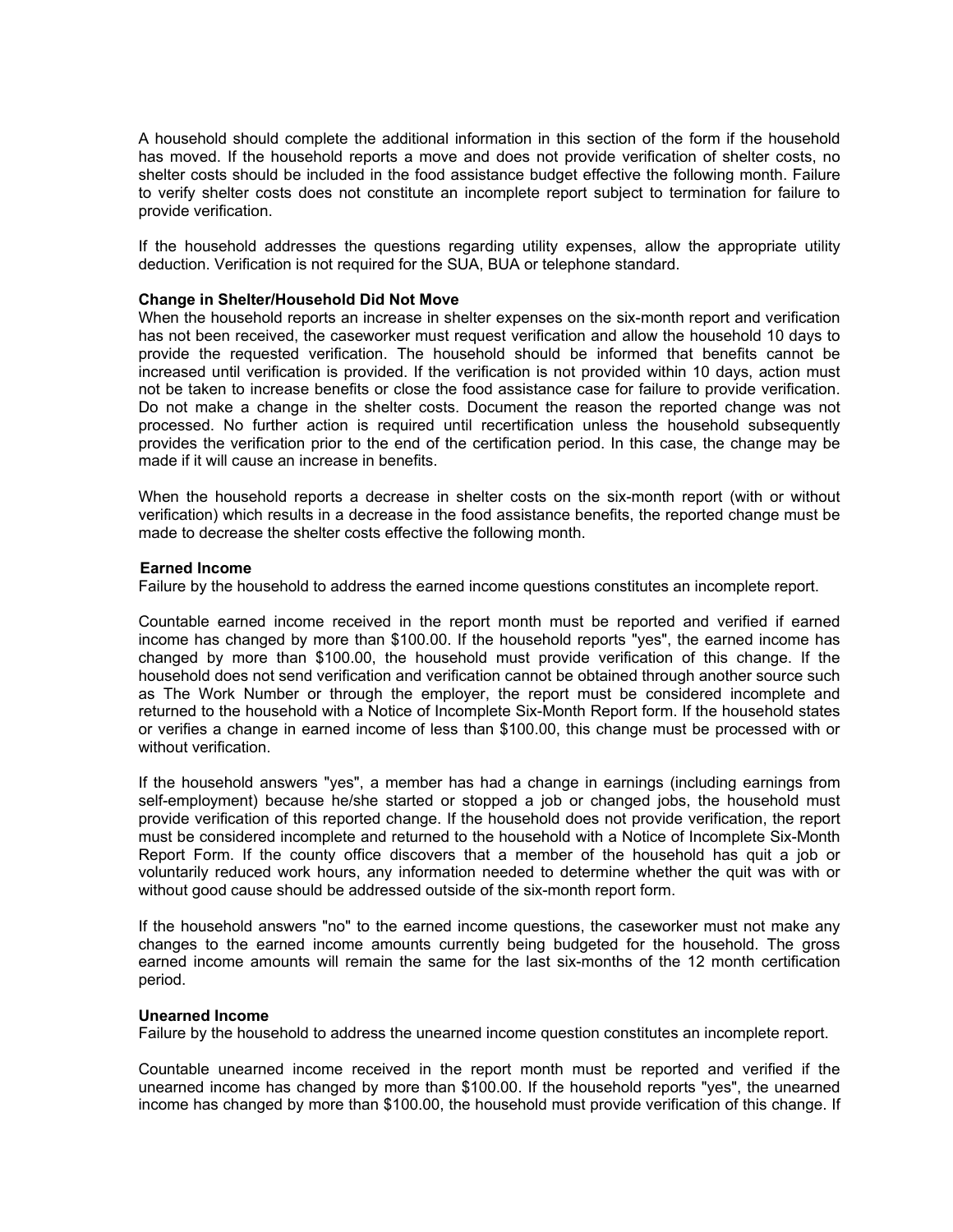the household does not send verification and verification cannot be obtained through another source such as IEVS, the report must be considered incomplete and returned to the household with a Notice of Incomplete Six-Month Report Form. Unearned income information which can be verified through IEVS shall be used and the change made for the following month. If the household states or verifies a change in unearned income of less than \$100.00, this change must be processed with or without verification. In those cases that involve the receipt of child support income, it is not necessary to check the child support systems (ALECS & ALACOURT) if the household states "no" that the unearned income has not changed by more than \$100.00 unless the household had reported a change in the child support income that could not be processed until six-month report.

If the household answers "no" to the unearned income question, the caseworker must not make any changes to the unearned income amounts currently being budgeted for the household with the exception of verified upon receipt information that should be processed by the caseworker. The unearned income amounts will remain the same for the last six-months of the 12 month certification period if there is no verified upon receipt information that the caseworker is required to process.

#### **Child Support Payments/Deductions**

Failure by the household to address the legally obligated child support questions does not constitute an incomplete report subject to termination. If the household does not answer these questions, remove the currently budgeted child support deduction from the food assistance budget.

The household must report and verify changes in the amount of legally obligated child support and when the obligation to pay child support ends if the household is receiving a deduction for child support payments. The household must report and verify if any other household member has a courtordered child support obligation in order for this member to receive a child support deduction. If the household answers "yes", and does not send verification, a child support deduction must not be allowed In the food assistance budget for the last six-months of the 12 month certification period for households that were already receiving the deduction or for new court-ordered payments.

If the household answers "no", the child support deduction currently being budgeted will remain in the food assistance budget.

#### **Household Composition**

Failure by the household to address the household composition question constitutes an incomplete report.

The household must report information about household members who have moved into or out of the household. The household must report income for those new members that have income and provide verification of their income. If the household answers "yes", and does not complete the information section concerning those members or the does not send verification of their income, the report must be considered incomplete and returned to the household with a Notice of Incomplete Six Month Report Form. If verification of income can be obtained through another source such as IEVS, The Work Number, the employer, or other State verification systems, the form must not be returned.

If the household answers "no" to this question, the caseworker must not make any changes in household composition.

The household must complete and sign the six-month report. Failure to date the six-month report form does not constitute an incomplete report. If the household fails to sign the report or submits the report before the last day of the report month the form must be considered incomplete.

If the household reports information/verification considered questionable, the caseworker must determine the most appropriate way to resolve the issue and take appropriate action based on the individual case situation.

### **1706 Changes Reported During the Certification Period**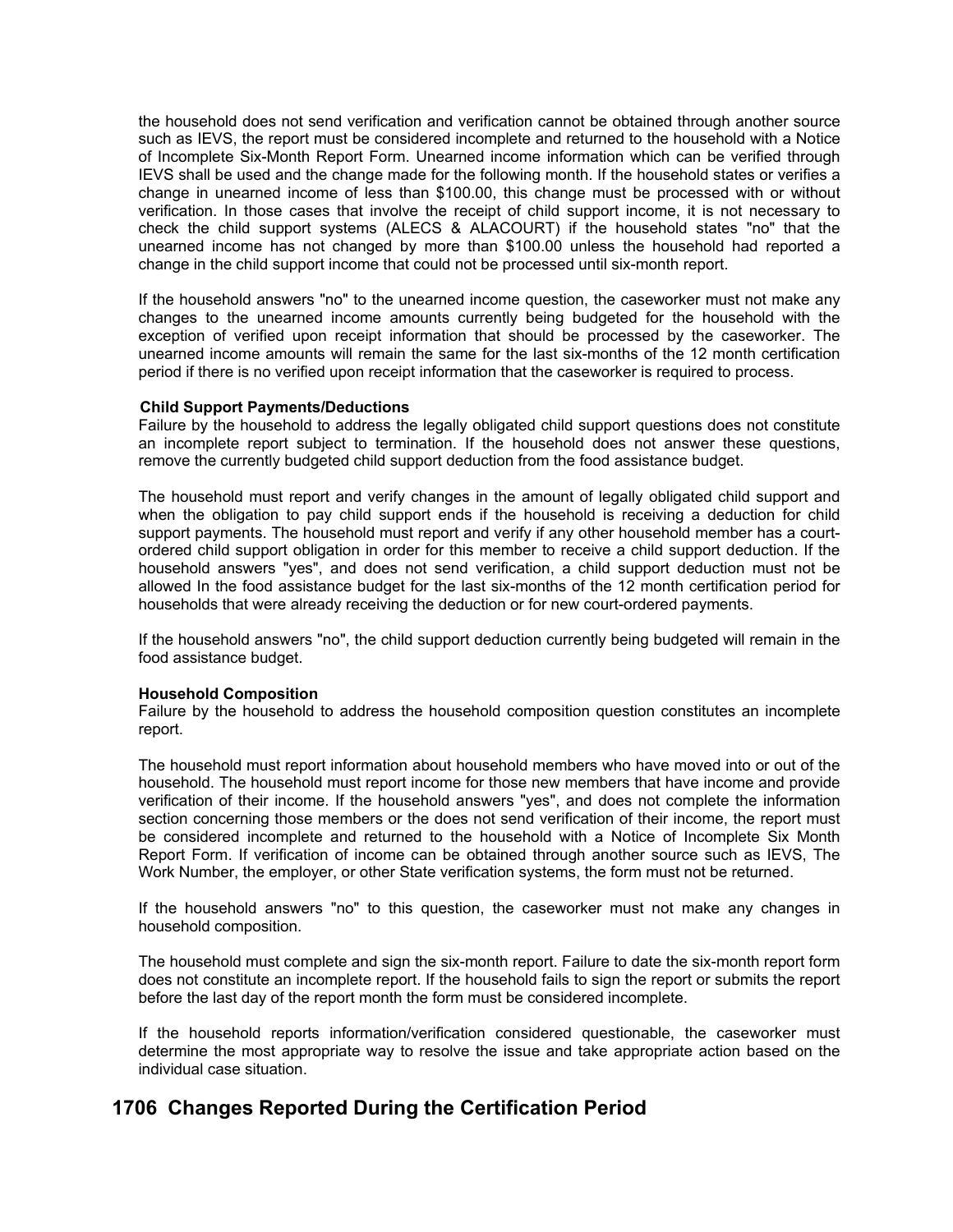The county office should react to the following changes when reported during the certification period. These reported changes and the action taken on these reported changes should be documented.

### **A. Household Reported Changes - Required Changes**

1. Income Exceeds the Maximum Allowable (130 of Poverty)

The household must report this change by the 10th day of the month after the month during which this change occurs. If the reported income (earned and unearned) is representative of the income the household expects to receive ongoing, within 10 days the county office should send a notice of adverse action to close the case due to excessive income. If the reported income is not representative of the income the household expects to receive ongoing the case should remain open. The eligibility worker should document the case record concerning why this reported income is not representative.

For example: All check stubs for the month reported reflect overtime. The eligibility worker should discuss the overtime with the household to determine if the overtime will continue. If the overtime is not expected to continue, no change is due to be made in the budget.

2. ABAWD in a Non-Exempt County

If an ABAWD is eligible because he/she is working more than 20 hours weekly, the household must report the reduction of work hours to less than 20 hours a week by the 10<sup>th</sup> day of the month after the month during which this change occurs.

### **B. Non-Required Changes Voluntarily Reported By the Household**

1. Increase in Benefits

For changes voluntarily reported by the household that increase benefits, the following actions should be taken:

- a) Document the reported change and the date of the report.
- b) Within 10 days determine the effect of the reported change on the household's eligibility and benefits.
- c) For a change which results in an increase in a household's benefits (other than the addition of a new household member or a decrease of \$50 or more in the household's gross income), the household is required to verify this change. When the change, **with the verification**, is received, the county department shall make the change no later than the first allotment available 10 days after the date the change was reported to the county department.

For example, a \$30 decrease in income reported on the  $15<sup>th</sup>$  of May would increase the household's June allotment. If the same decrease was reported on May 28, and the household's availability date was on June 4, the household's allotment would have to be increased by July.

For changes which result in an increase in a household's benefits due to the addition of a new household member who is not a member of another certified household, or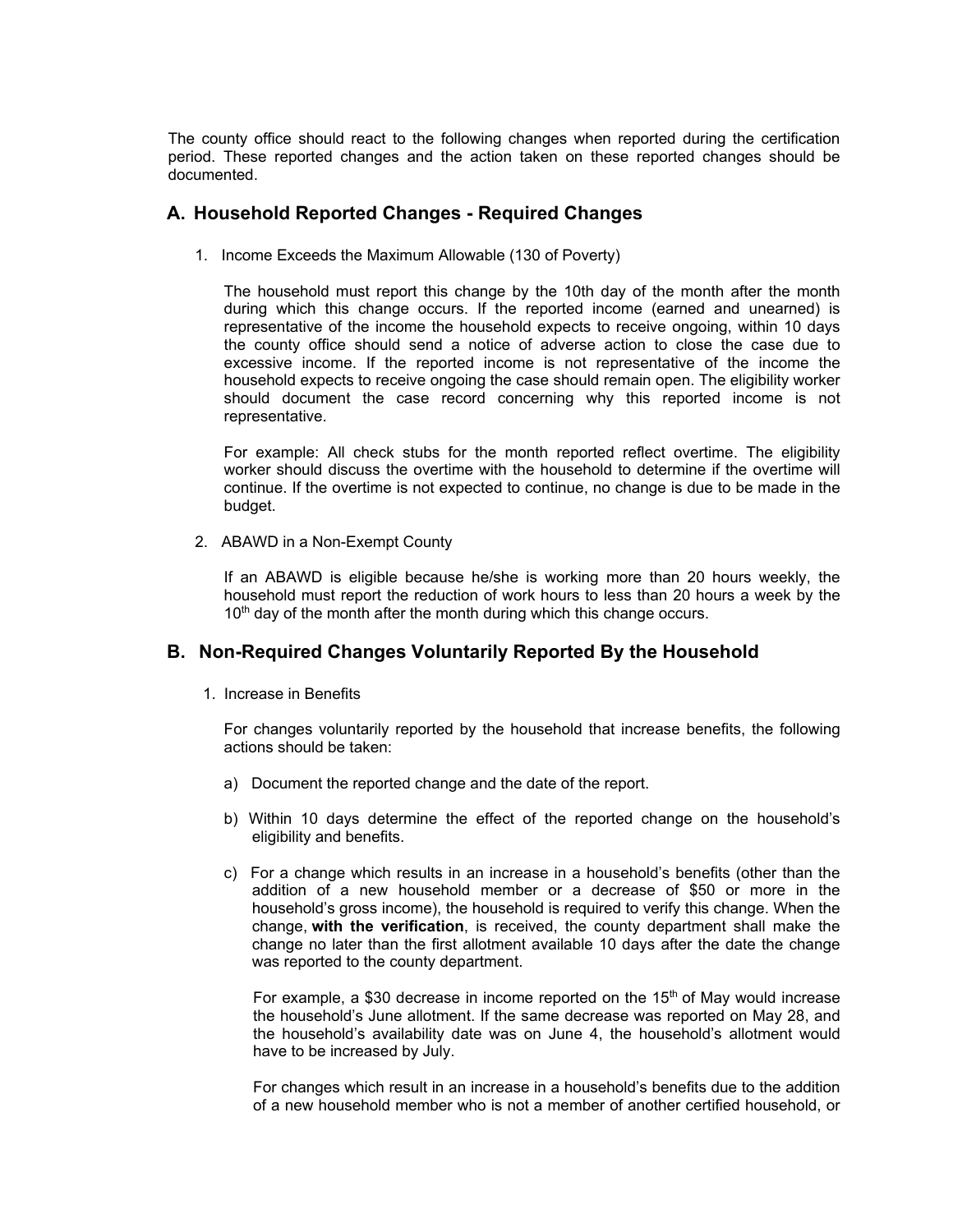due to a decrease of \$50 or more in the household's gross monthly income, the county department shall make the change effective not later than the first allotment available 10 days after the date the change was reported. However, in no event shall the change take effect any later than the month following the month in which the change is reported.

If the change is reported too late in the month for the county department to adjust the following month's allotment, the county department shall issue a Supplementary Allotment in order for the household to obtain the increase in benefits by the  $10<sup>th</sup>$  day of the following month, or the household's normal availability date, whichever is later.

For example, a household reporting a \$100 decrease in income at any time during May would have its June allotment increased. If the household reported the change after the  $20<sup>th</sup>$  of May and it was too late for the county department to adjust the household's allotment normally available on June 4, the county department would issue a supplementary allotment for the amount of the increase by June 10.

d) Without Verification- When the household reports a change which causes an increase in benefits, but does not provide verification with the change, the county department shall allow the household 10 days from the date the change is reported to provide verification. If the household provides verification within this period, the county department shall take the same action required as if the verification had accompanied the change when it was reported. Thus, the time frame for processing the change shall run from the date the change was reported, not the date within the 10 days the verification was received.

If, however, the household fails to provide the required verification within 10 days after the change is reported, but does provide the verification at a later date, then the time frame for processing the change shall run from the date verification is provided rather than from the date the change is reported.

The date the change shall be effective is no later than the first allotment available 10 days after the date the verification was provided, except if the change is a new household member or a decrease of \$50 or more in the household's gross monthly income, the change shall be effective no later than the first allotment available 10 days after the date the verification was provided; however, in no event shall the change take effect any later than the month following the month in which the verification was provided. If necessary, a Supplementary Allotment shall be issued following the same procedures discussed earlier.

Until the verification of a change which causes an increase in benefits is provided, the household's benefits shall not be increased due to this change.

- 2. Decrease in Benefits
	- a) Document the reported change and the date of the report.
	- b) Do not act on this change if the reported change will decrease the household's benefits.
	- c) Notify the household that the change was received but due to the effect (decrease in benefits) the reported change had on the household's benefits; the change will not be made.

A trial budget should be placed in the case file to indicate the effect of the change, if needed.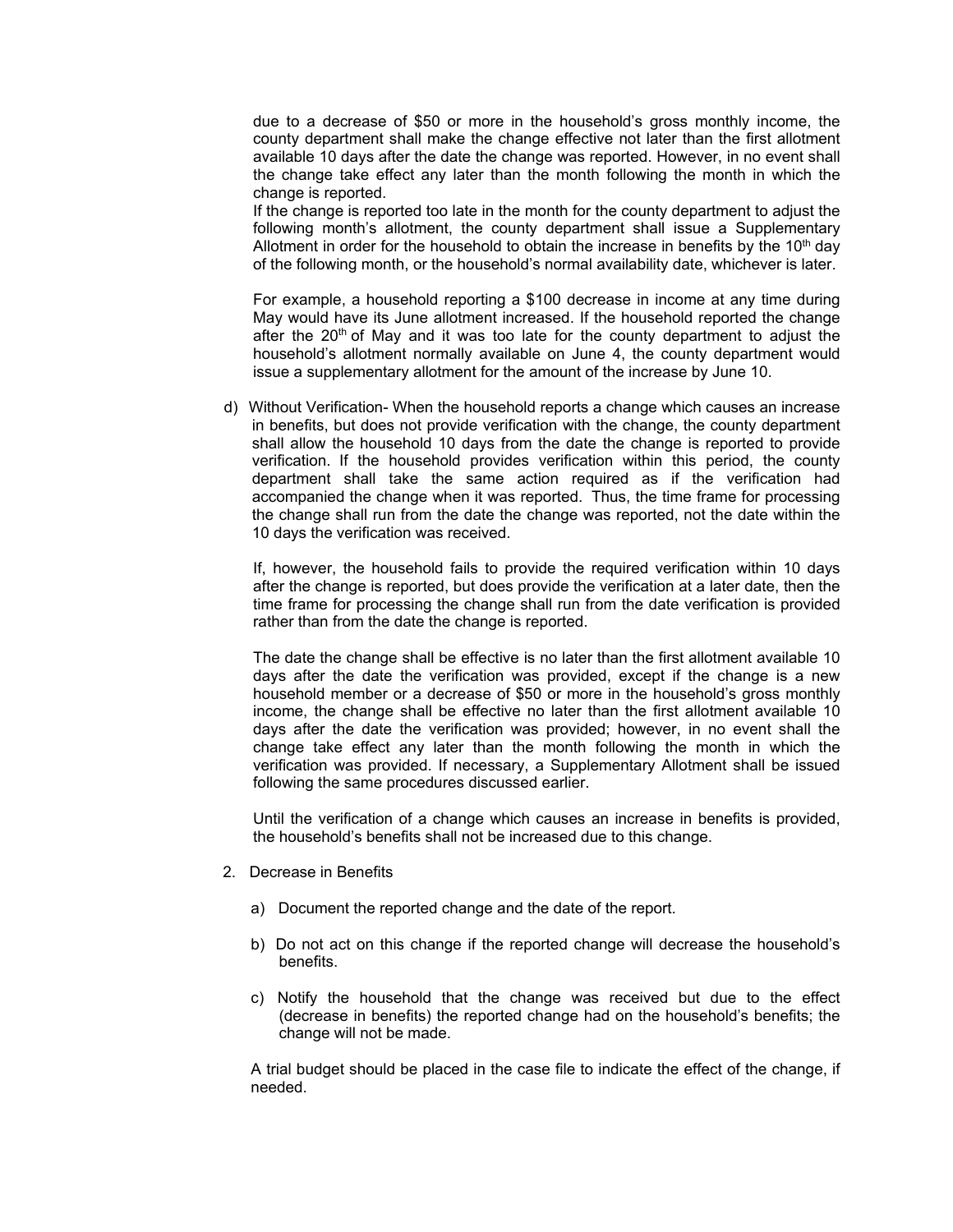3. Other Changes

The following changes shall be acted on within 10 days. The household shall be sent a notice of adverse action if these reported changes will cause a decrease or termination of the household's benefits.

a) There has been a change in the household's PA grant.

Changes reported to the Family Assistance worker are considered known to the agency and must be acted on in accordance with the provisions in this chapter. The county department must ensure that information reported to either worker is transmitted between Family Assistance and Food Assistance units in a timely manner so that the appropriate changes can be made by the worker(s) responsible for each program area, if appropriate.  $60$ 

- b) The household's voluntary request for case termination: This request may be verbal or in writing. If the report is in the form of a written request adverse action notice is not due the household.
- c) Removal of a household member if the household member has applied for separate food assistance benefits or has moved into another participating food assistance case and should be added to that case.
- d) A change that results in no eligible individual in the home due to the death of all household members (adverse action is not due the household).

 Unverified Upon Receipt: When the county office receives a report of the death of all household members from a source which is considered unverified upon receipt, the county office must determine if the reported change can be independently verified. Such reports include but are not limited to the household's authorized representative, a family member, or obituary.

If the reported change can be independently verified from sources such as the household's Authorized Representative, an obituary, BENDEX, SDX, State Vital Statistics, or MSIQ, the county office must take action to terminate the case. Adverse action is not due the household.

If the reported change cannot be independently verified, the county office must send the household a Request for Additional Information, DHR-FAD-958. The household must be allowed 10 days to respond to the request. If there is no response from the household on or before the 10th day, the county office must send a Notice of Adverse Action, DHR-FAD-657, informing the household of case termination due to the household's failure to provide verification.

e) A change that is considered verified upon receipt. This is:

IEVS Information from:

- $\div$  Unemployment Compensation Benefits from the Department of Industrial Relations (UCB)
- ❖ Social Security Benefits (BENDEX)
- ❖ SSI Benefits (SDX)

SAVE information from the Immigration and Naturalization Service upon requests to verify alien status.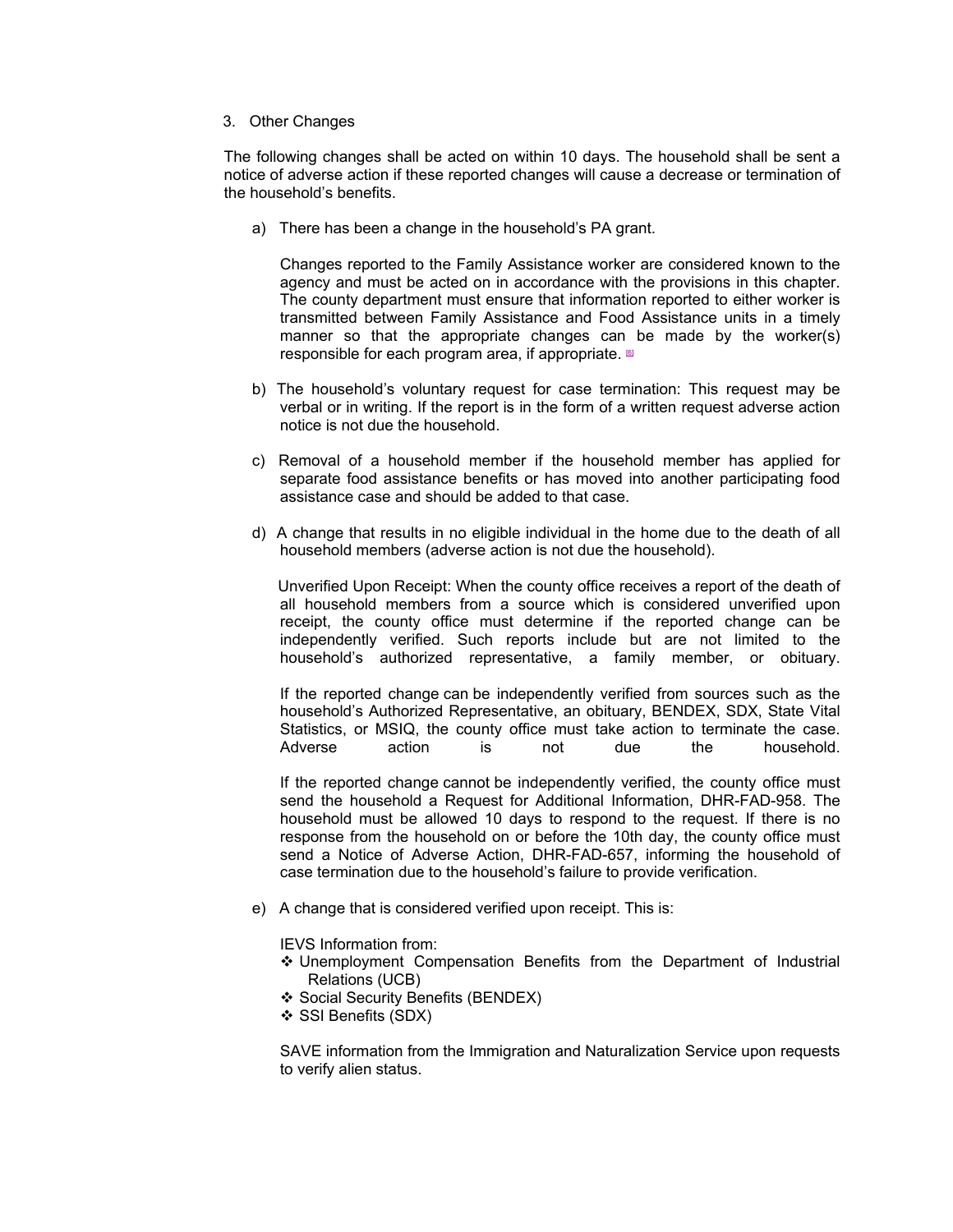Employment and training disqualifications, intentional program disqualifications (IPV's) and other disqualifications.

A change that is considered verified upon receipt means that information is not questionable; the provider is the primary source of the information. If the information is questionable, the information is not considered verified upon receipt and should not be acted upon.

- f) Information received through IEVS (Exception BENDEX Death Matches and Prisoner Verification System Matches) from sources that is considered unverified upon receipt (Chapter 2, Section 205 I) and other unverified information received from a third party source such as Quality Control, or an anonymous caller, shall be processed in conjunction with the six-month report if it is received after certification but before the household submits the six-month report. Information received after the six-month report has been processed, shall be handled/cleared at recertification.
- 4. BENDEX Death Matches and Prisoner Verification Matches

BENDEX Death Matches and Prisoner Verification System Matches require contact with the household when received. The county department must follow up on these matches with a notice of match results. Inform the household of the information received by the county department, clearly explain what information the household must provide and the consequences of failure to respond. The county department must remove the individual from the household and adjust the household's benefits accordingly if the household does not respond to the request, or does respond but fails to provide sufficient information to clarify the household circumstances. Send the household a 10 day Notice of Adverse Action if the action to remove the individual results in a decrease or termination of the household's benefits.

 If the information from death and prisoner matches are independently verified by the county department and the effect on the household's continued eligibility and/or benefit allotment can be readily determined, the county department must send a 10 day Notice of Adverse Action. A notice of match results would not be appropriate.

5. Unclear Information

Unclear information is information received during the certification period about a household's circumstances from which the county office cannot readily determine the effect on the household's continued eligibility. It is information that is not verified or is verified but the county department needs additional information to determine how to act on the change.

 Unclear information received during the certification period that is fewer than 60 days old relative to the current month of participation **and** was required to have been reported by the household or unclear information that appears to conflict with the information provided by the household at the time of certification. This unclear information must be verified with the household through a request for additional information.

 If the unclear information **is not** fewer than 60 days old relative to the current month of participation and was not required to be reported or does not significantly conflict with the information provided by the household at the time of certification, the county office must not act on this information or require the household to provide verification until six-month report or recertification, whichever comes first.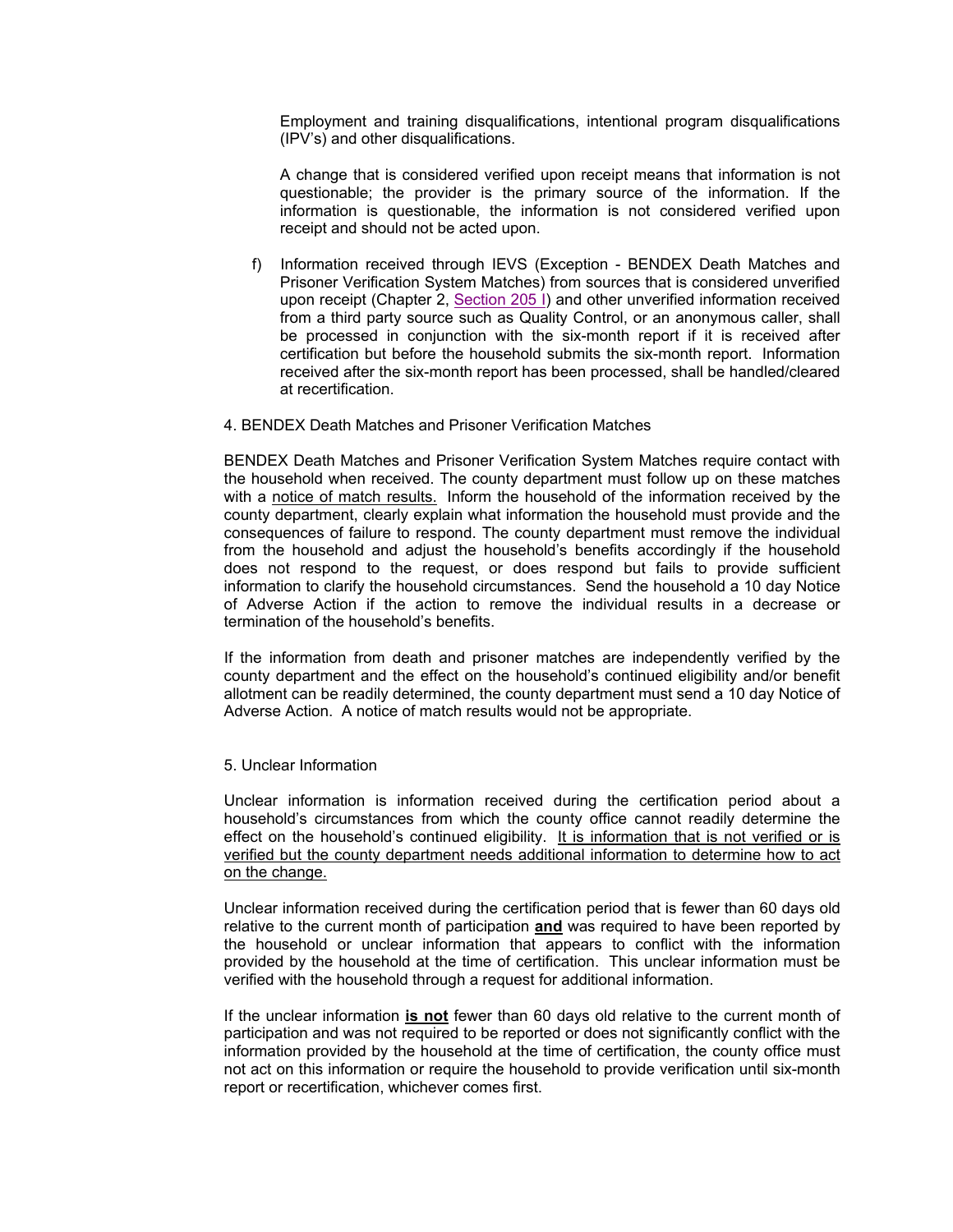### **C. Special Procedures for Reopening Cases after Household Fails to Provide Verification**

Six-month reporting households that fail to respond to a request for additional information/verification which results in case closure or termination of benefits may have their benefits reinstated if the requested information/verification is submitted to the county office after the case has closed but before the end of the month following case closure/termination. The county office must have issued a written request informing the household of the additional information/verification it must provide and allowed the household 10 days to provide the requested information/verification. The county office must have issued a notice of adverse action explaining the reason for the closure or if approved for expedited services with postponed verification, a notice of action informing the household of the required information/verification, when to return this information/verification, and the action the county office must take if the information/verification is not returned.

The special procedures stated below apply to six-month reporting households that report a change after certification but before the six-month report and fail to respond to the county office request for additional information/verification concerning the reported change. If the household provides the missing information/verification after the case has closed but before the end of the month following case closure/termination, benefits must be reinstated within 10 days.

Leave the food assistance case closed for the month of reinstatement. The county office must complete a trial budget to determine the amount of prorated benefits the household is entitled to for the month of reinstatement. Issue the household a restoration (Reason Code 19) for the month of reinstatement. The county office must document the reason for the restoration. The month after reinstatement, the county office must reopen the case. The new application date becomes the date the household provided all information/verification. Assign the household the original 12 month certification period. Benefits must not be prorated.

Example: Household is certified from March through February. The household reports a change in May for which the county needs additional information/verification. The household fails to respond to a request from the county office and the county office sends a notice of adverse action to close the case effective June 1. The household provides the information/verification on June 6th (month after closure/termination). The county office must run a trial budget for June (use application date of June 6th) to determine if the household is eligible for June and the remainder of the certification period. If eligible, the county office should leave the case closed and issue a restoration for June. Benefits are prorated for the month of June. The next month (July), the county office must reopen the case. The new application date becomes June 6th. The certification period will remain the same, March through February.

In those rare occasions when six-month reporting cases are closed/terminated for failure to provide information/verification the end of the fourth month of the certification period and the household provides this information/verification in the fifth month (reopen), contact the State Policy Desk for instructions on reinstating benefits for these households to ensure that SR procedures are followed and tracked sufficiently.

These special procedures also apply to six-month reporting households that are approved for expedited services with postponed verification that are terminated for failure to provide mandatory verification but provide this verification in the month after the case is terminated. If the household provides the mandatory verification after the case has closed but before the end of the month following case closure/termination, benefits must be reinstated within 10 days.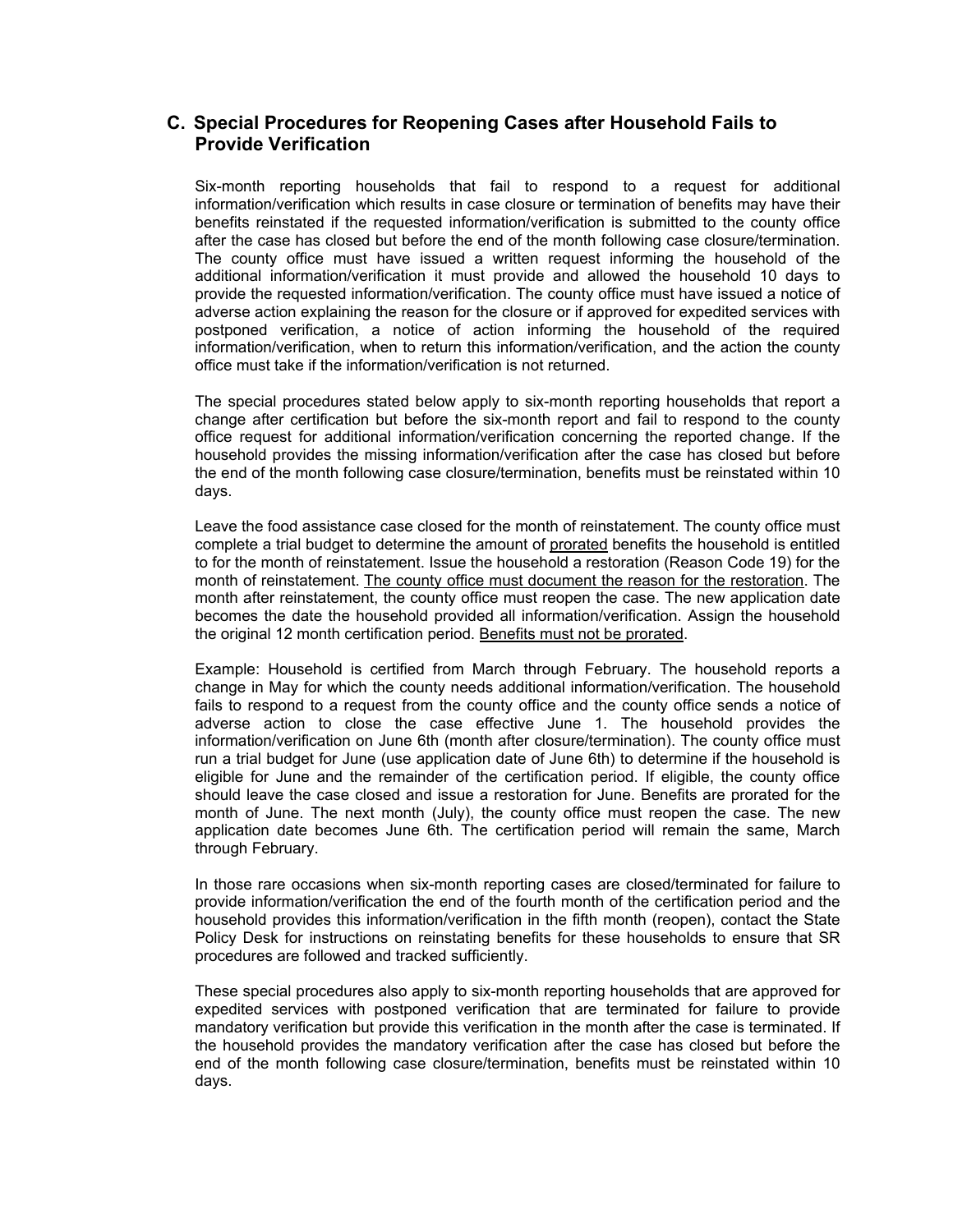Example: Household is certified from March through February. The household filed an application for expedited services on March 16th and was approved for expedited services with postponed verification. This household was given a manual notice of action (Form 657) advising of the needed verification and the date by which this information Is due to be submitted to the county office. The household failed to provide the mandatory verification by the end of April. The case is closed April 30th and is sent an automated notice about the closure. The notice informs the household of the termination and why the case was closed. It also informs the household that their case can be reopened without a new application if they provide the missing verification before the end of the month (May). The household provides the mandatory verification on May 6 (month after closure/termination). The county office must run a trial budget for May (use application date of May 6th) to determine if the household is eligible for May and the remainder of the certification period. If eligible, the county office should leave the case closed and issue a restoration for May. Benefits are prorated for the month of May. The next month (June), the county office must reopen the case. The new application date becomes May 6th. The certification period will remain the same, March through February.

# **1707 Changes Reported During the Certification Period that Change the Reporting Requirements**

### **A. Simplified Reporting to Six-Month Reporting**

1. Increase in Benefits

If a household in which all adult household members are elderly or disabled with no earned income, reports a change during the certification period that causes a change in reporting requirements and increase in benefits, the household should be notified of the change in reporting requirements within 10 days. See Section 1701. This change is effective the month following the month the household is notified. The automated system must be updated promptly to reflect this change in reporting requirements.

If there are more than six months remaining in the certification period, the household should receive a six-month report form.

For example: A simplified reporting household is certified from February through January. The household reports a change in April which triggers six-month reporting. Notification is sent to the household in April advising the household that effective May their household is required to six-month report. An automated notice will be mailed to the household in June (report month) if the coding is changed to six-month before June 15.

If there are less than six months remaining in the certification period, the household will not receive a six month report form. Six month reporting requirements as stated in Section 1700 will apply. The automated system must be updated promptly to reflect this change in reporting requirements.

Simplified reporting households, which include a child that will become an adult (turns 19) during the certification period, will remain a simplified reporting household during the certification period unless the household voluntarily reports a change during the certification period or the agency otherwise becomes aware of a change that will trigger six-month reporting. These cases will not have to be tracked due to age changes that would result in six-month reporting during the certification.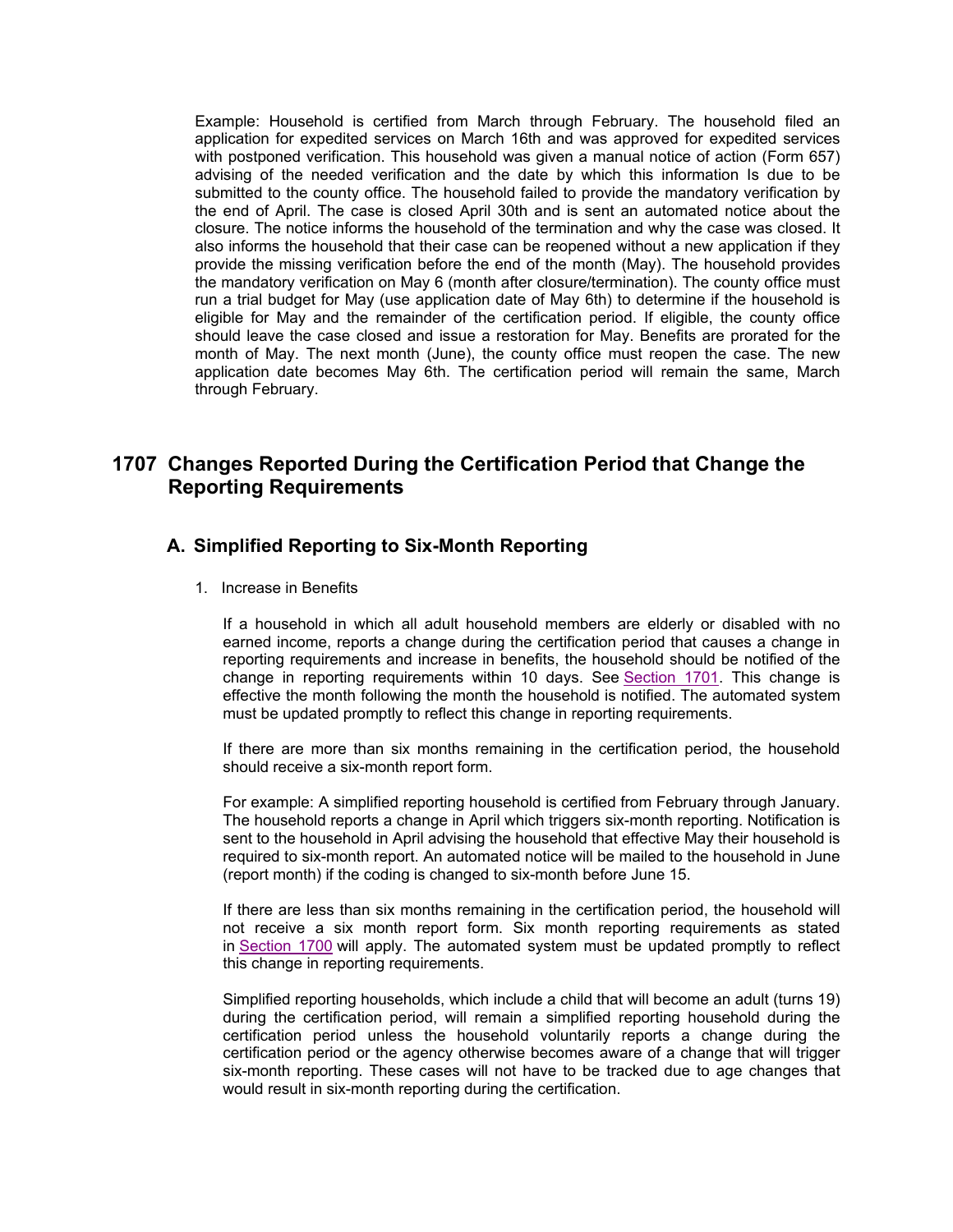2. Decrease in Benefits

If a household reports a change during the certification period that causes a change in reporting requirements and a decrease in benefits the household should be notified of the change in reporting requirements within 10 days. See Section 1701. The change in reporting requirements will be effective the month following the month the household is notified. However, the decrease in benefits will not be effective until the six-month report is received or recertification, whichever is earlier. The automated system must be updated promptly to reflect this change in reporting requirements.

For example, a household in which all adult members are elderly or disabled with no earned income reported during the certification period that their 20 year-old son has moved into the home. He is working; his earnings will not cause the household to exceed the 130% of poverty level, but will cause a decrease in the household's allotment and the household to become six-month reporter. Within 10 days notify the household of the change in reporting requirements and update the automated system to reflect the change in reporting requirements. Do not include the son and his income until the six month report form is received or at recertification, whichever is earlier.

### **B. Six-Month Reporting to Simplified Reporting**

1. Increase in Benefits

If a six-month reporting household reports a change during the certification period that causes a change in reporting requirements and an increase in benefits, the household should be notified of the change reporting requirements within 10 days. See Section 1702. This change is effective the month following the month the household is notified. The automated system must be updated promptly to reflect this change in reporting requirements.

Six-month reporting households with members who become elderly (turn 60) during the certification period will remain in the six-month system until recertification unless the household voluntarily reports a change during the certification period or the agency otherwise becomes aware of a change that removes a household from six-month reporting prior to recertification. For example: A six-month reporting household with no earned income, whose only adult member becomes age 60 during the certification period. These particular cases will not have to be tracked due to the age change during the certification period.

For those households who no longer meet the six-month reporting criteria, the following actions shall be taken in addition to processing the change:

- a) The change in reporting requirements is effective the month following the month the household is notified.
- b) Within 10 days of the report, advise the household of the change in reporting requirements.
- c) Change the reporting status on SCI-II.
- 2. Decrease in Benefits

If a household reports a change during the certification period that causes a change in reporting requirements and a decrease in benefits the household should be notified of the change in reporting requirements within 10 days. See Section 1702. The change in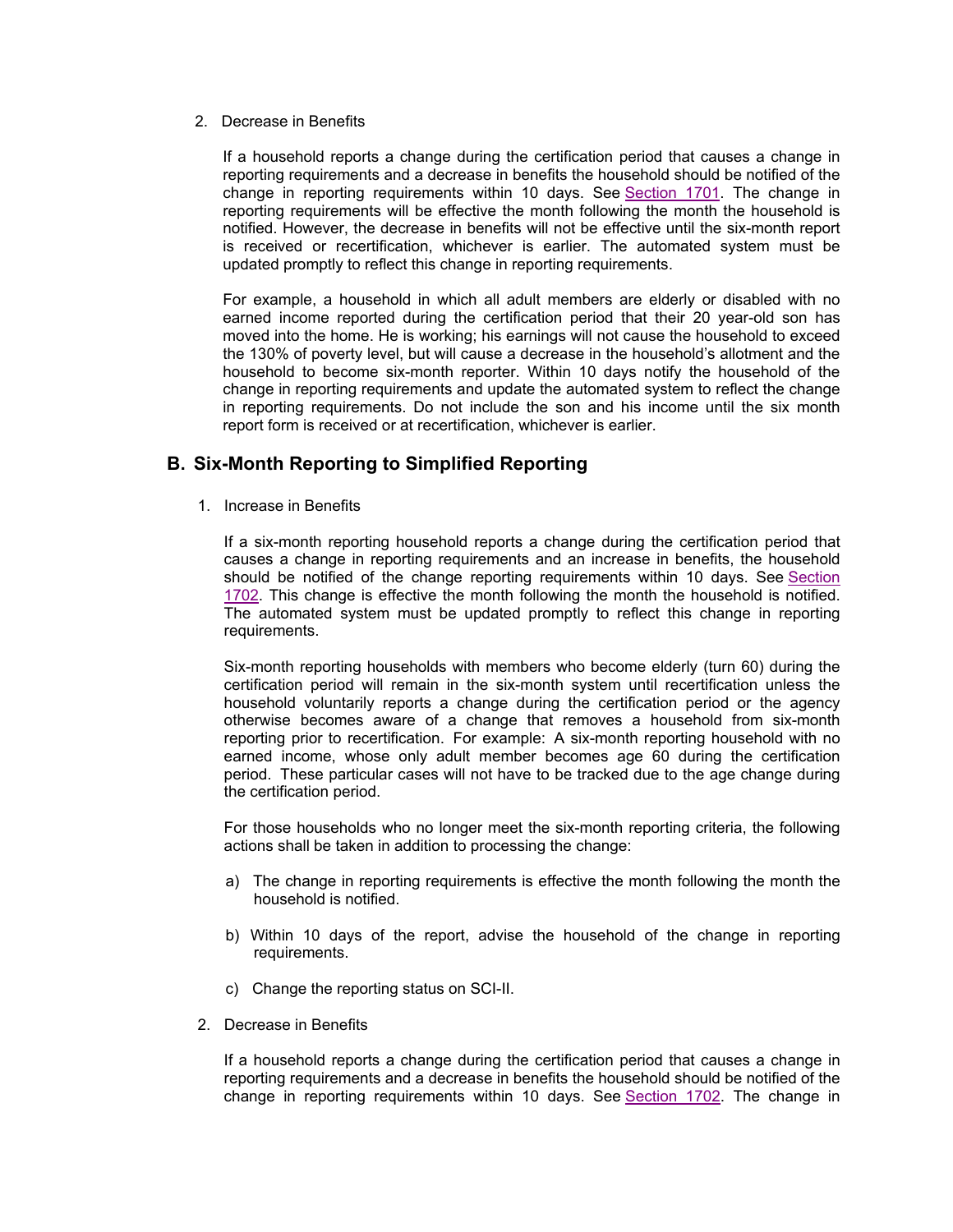reporting requirements will be effective the month following the month the household is notified. However, the decrease in benefits will not be effective until recertification. The automated system must be updated promptly to reflect this change in reporting requirements.

### **1708 Fair Hearings**

All households are entitled to fair hearings in accordance with Chapter 15.

### **1709 Recertification of Simplified Reporting Households**

Six-month reporting households, like all other households, are subject to the normal policy for recertification. All information needed to establish the allotment for the first six months of the new certification period will be obtained during the recertification interview and established timeframes for application processing.

Households with no earned income and all adult members are elderly or disabled will be given a twelve-month certification period. These households are only required to report changes once every 12 months. All information needed to establish the allotment for the new certification period will be obtained during the recertification interview and established timeframes for application processing.

## **1710 Determining Eligibility and Allotments**

A household's eligibility for participation in the food assistance program is based on current and anticipated circumstances related to all factors of eligibility.

The policies in Chapter 10 for determining resources Section 1001 and deductions Section 1003 apply to six-month and simplified reporting households.

In the six-month reporting system, the income is anticipated for the first six months of the certification period based on the information/verification provided by the household, as determined at the time of the interview to be most representative of the income the household reasonably anticipates receiving during the first six months.

After the first six months, the information/verification provided on the six month report is used to anticipate household circumstances for the remainder of the certification period. Earned and unearned income for the report month is used as the basis to anticipate income for the remainder of the certification period, taking into account any changes indicated by the client on the six month report form or otherwise known to the agency.

For households with no earned income and all adult members are elderly or disabled, income is anticipated for twelve months based on the information/verification provided by the household, as determined at the time of the interview to be most representative of the income the household reasonably anticipates receiving.

All households must provide verification of earned and unearned income received in the thirty (30) days prior to the interview. This income should be budgeted, unless the income is not representative of the income the household expects to receive in the future. The eligibility worker must use prudent judgment in assisting the household in the determination of the representative income. Once the representative income is determined, income received more frequently than monthly may be converted to a monthly figure (using the appropriate conversion factor of 4.3,